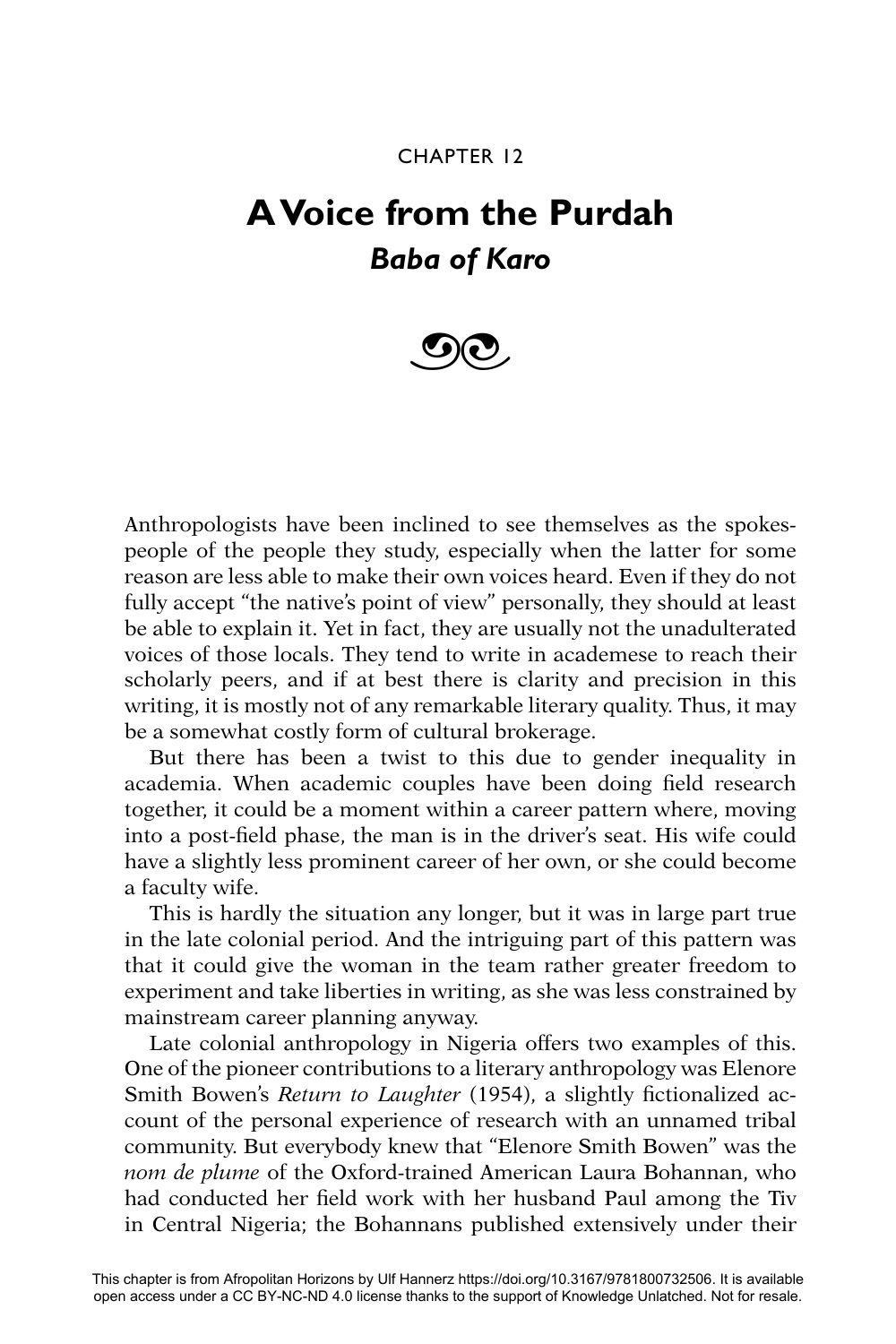regular names in academic contexts. *Return to Laughter* is by now seldom mentioned in studies of Nigerian writing. A short article, "Shakespeare in the Bush," about Tiv elders' interpretation of, and critical response to, the Hamlet story has perhaps become yet more of a classic (Bohannan 1966).

But *Return to Laughter* revolved rather more around Laura Bohannan's own experience. Less known is Mary Smith's *Baba of Karo*, published in the same year (1954). Mary Smith, British, did not come to have an academic career of her own, but she was in Northern Nigeria with her husband M. G. Smith, a British-trained and British-based Jamaican of Colored elite background. M. G. Smith eventually became a professor at University College London. ("M" in M. G. Smith stands for Michael, but he has usually been referred to by his initials.) In Nigeria, he was primarily a political and historical anthropologist. For example, he wrote about political development in Kagoro, a chiefdom just next to Kafanchan, where with considerable success a progressive chief combined the power given to him under "indirect rule" with the organizational and ideological resources provided by missionary Christianity.<sup>1</sup> Above all, however, Smith wrote two large monographs about Northern emirates: Zaria and Daura (M. G. Smith 1960, 1978). (Daura, the less-known of these two, happens to be the original home of General Muhammadu Buhari, New Year's Eve 1983 coup leader, and in 2015 and again 2019 elected president.)

These monographs were very much in the not-very-accessible style of the academic anthropology of the times. Mary Smith, on the other hand, concentrated some of her effort on assembling what amounts to an autobiography of Baba, an elderly Hausa woman. The full name "Mary Smith" actually appears nowhere inside the published book, only on the spine. On the title page, she is "M. F. Smith." In a brief preface by Professor Daryll Forde, director of the International Africa Institute (and her husband's superior and advisor), she is Mrs. Smith. In an extended introduction to the book, on Hausa ethnography and by her husband, she is "my wife." This, of course, communicates more about the midcentury academic order and style than about the Hausa. The book ends with thirty-some pages of explanatory notes by M. G.

*Baba of Karo* appeared two years after Amos Tutuola's *The Palm-Wine Drinkard*, and with the same London publisher, Faber and Faber. And Professor Forde had had a hand in that publication as well.<sup>2</sup> The Africanist circle in London was not so large.

M. G. Smith's introduction informs us that Mary Smith interviewed Baba on a daily basis for an average of three hours per day over a sixweek period. That would come to well over a hundred hours. Apart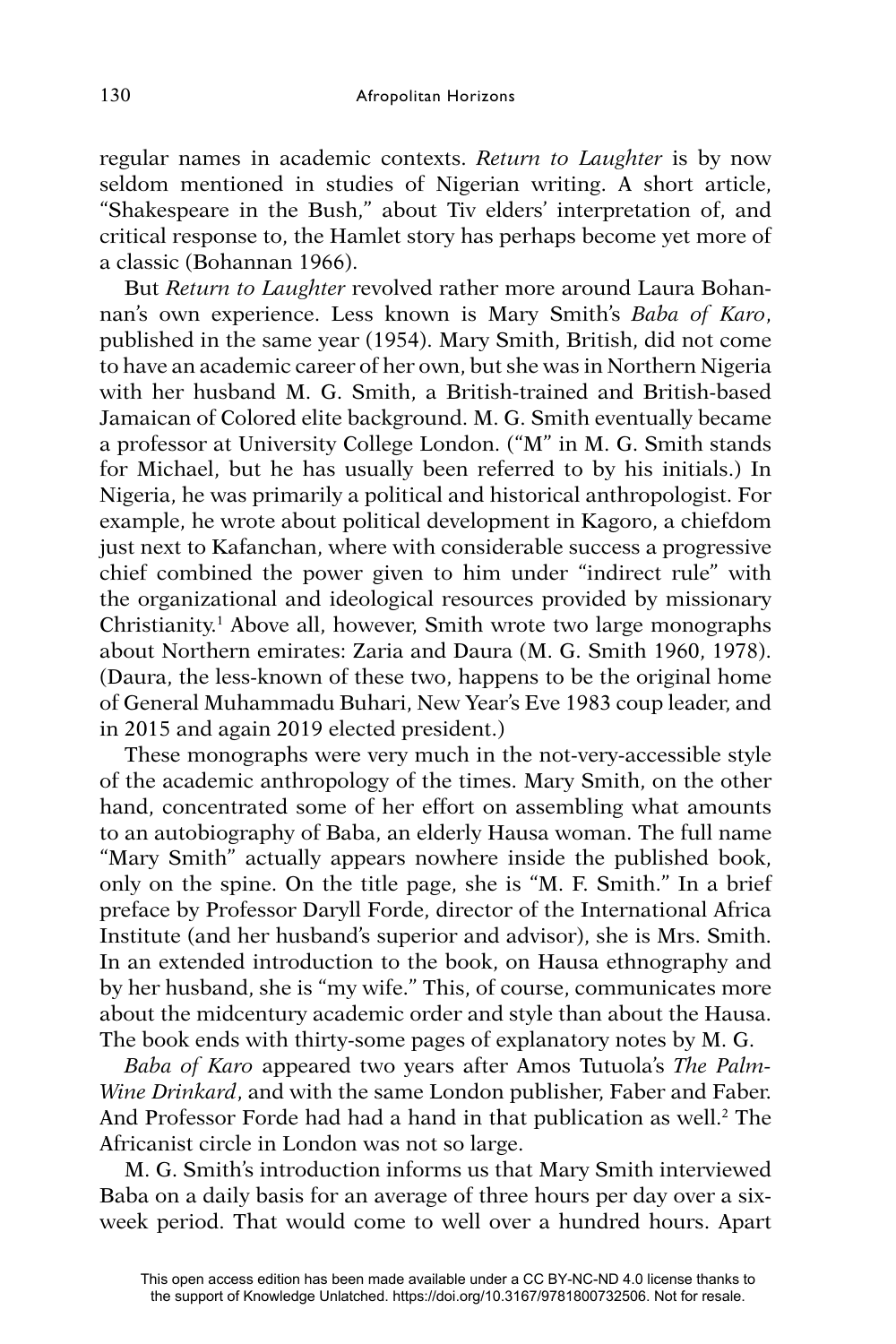from that, she also collected a dozen case histories from other local women. It is made clear that only a woman could have gathered this material—a man would not have had access, as the Hausa women were secluded in purdah.3 A large part of the work took place in Zaria, as the Smiths invited Baba to come along from the village to their headquarters in the larger city, where the interviewing could be carried out more efficiently. Older village women, said Baba, had not thought this was a good idea: "Don't go to the Rest House, the Europeans will pick you up and take you home with them in an aeroplane. Don't go!" (Mary Smith 1954: 12)

A few generations earlier, Baba's ancestors had actually been Kanuri people, moving in from the northeastern land of Borno, but by now Baba definitely considered herself Hausa—with a dominant language and with an expansive form of Islam, the Hausa identity had great assimilative power. Ethnic boundaries seem to have been a bit blurred, and could be crossed.

Baba of Karo is a first-person narrative.<sup>4</sup> One could imagine Mary Smith as Baba's ghostwriter—appearing nowhere in the book herself, in her own voice, with an authorial or editorial "I." That also means that whatever there may have been of Baba's personal response to the young white woman in front of her is not noticeable in the text. Nor is there much in the way of reflective, inward-looking commentary, either by Baba or by Mary Smith, as "Elenore Smith Bowen" could have in *Return to Laughter*.

The account of everyday activities, however, is often lively enough. As a young girl (presumably in her early teens), Baba would go with other girls to outlying village markets to buy garden produce cheaply, then take it home to cook so it could be taken next morning to be sold as ready-made food in the more central market. There was a nice modest profit (in cowrie shells) to be made from this. But then, as some or even all of that profit could go into donations to young male drummers and praise singers accompanying them, the girls might still have to ask for new investment capital from their mothers before their next excursions to those villages.

Baba's mother was from a family of drummers and blacksmiths, but she died when Baba was about ten years old. At the beginning of the rainy season, there is a period of intense thunder and lightning, and Baba's mother and her two younger children were in her hut when lightning struck. Baba's father cried, although he was surprised to find that Baba and her brother had survived: they had been away from the hut at the time. Then a beautiful, young female slave came to live with them so that Baba's father would not have to be like a bachelor.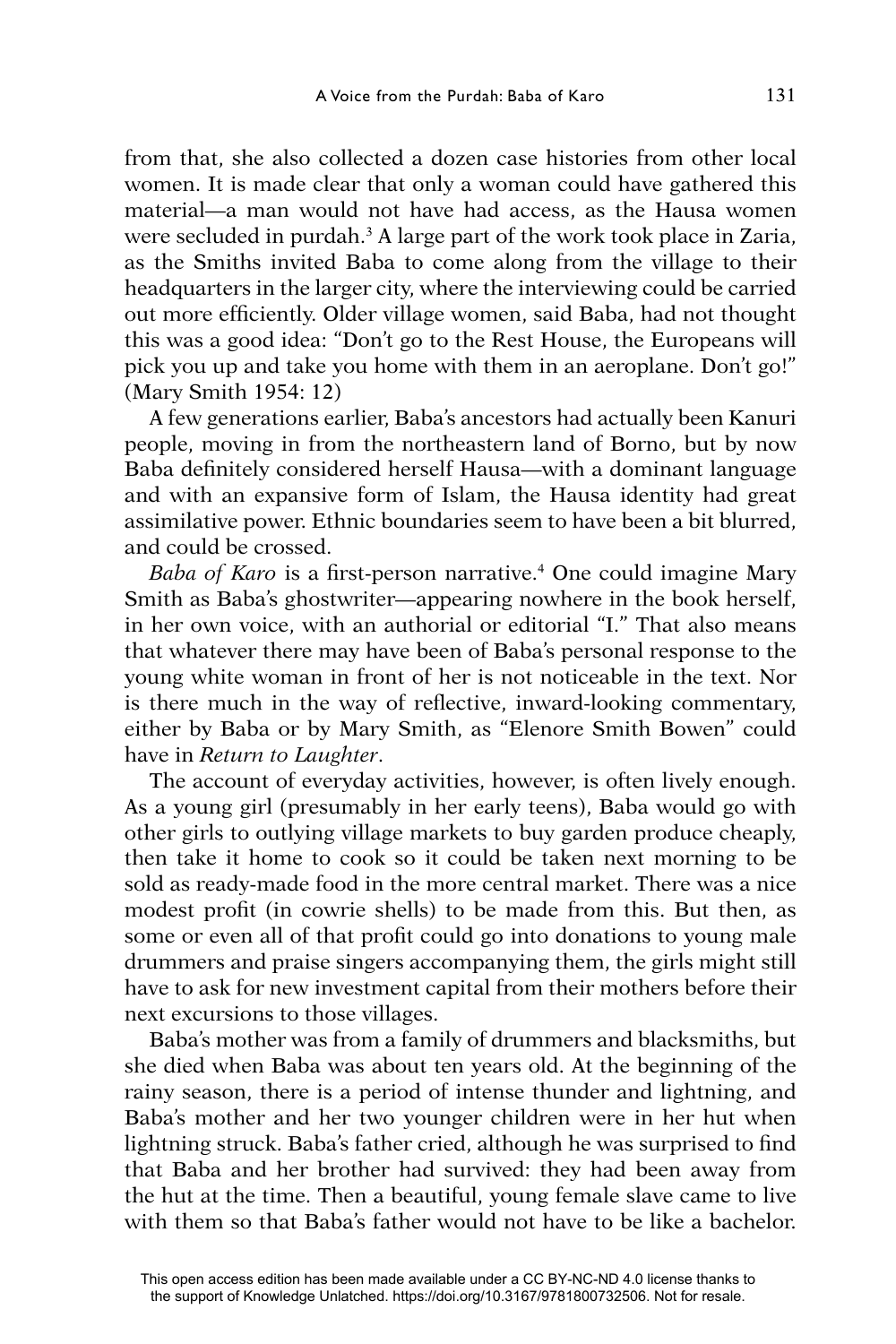She became pregnant soon enough, but as she went away to visit her maternal kinsfolk some distance away, she died too.

So a father's sister became like a mother for Baba, but then this aunt was somehow abducted to distant Abuja.<sup>5</sup> When Baba was around fourteen, it was time for her to get married. A suitable husband was found, a farmer and second cousin. Evidently Baba agreed, but without real enthusiasm, and hinted to another suitor of a blacksmith family that it would be his turn next. She reminisced about the intricate and extended wedding arrangements, after which she went off to live in her husband's village. But then the aunt was retrieved from Abuja, and, as circumstances of life changed, Baba could decide that she did not enjoy life in the village—she preferred the nearby town where that young man of a blacksmith family lived, still available. (Actually, he was by now a *malam*, a Koranic teacher.) The divorce from the first husband, after a few years of marriage, was amicable. The second marriage lasted longer, some fifteen years. In both those marriages, Baba was a junior wife, however, and the senior wives already had children, while Baba remained childless. That had at least one advantage: when her husband traveled for teaching and preaching, she could go along. Yet when the *malam* acquired a third wife, who soon enough had children, Baba's position became untenable. The aunt who had become like a mother did not care for the *malam* either. So Baba divorced once more, although remaining on friendly terms with this set of in-laws.

Then, by way of a set of kinship links, she became acquainted with another man in another village: a farmer and prison guard. He already had four wives, the maximum number allowed, but as he desired Baba, he divorced one of these. Indeed, after some time, Baba had him to herself. On the other hand, later on, when a village chief died and his wife, Baba's good friend, was pregnant, Baba arranged for her husband to marry this friend. Then, however, the husband had a sister who was widely seen as troubled and quarrelsome, so this was something that Baba had to deal with for an extended period.

This third husband died, and Baba became a widow. Apparently it was not a good idea for an elderly woman to be alone, so she married a fourth time, to a farmer. But they did not live together. This new husband already had a wife, who had gone away to see kinspeople, and Baba worried that if she turned up again, they would not get along. So Baba stayed in the compound of a younger brother. The husband came around one morning, after he had heard that Baba was working with a European woman—that is, Mary Smith—to point out that this was an infringement on his domestic authority. Baba gave him sixpence to go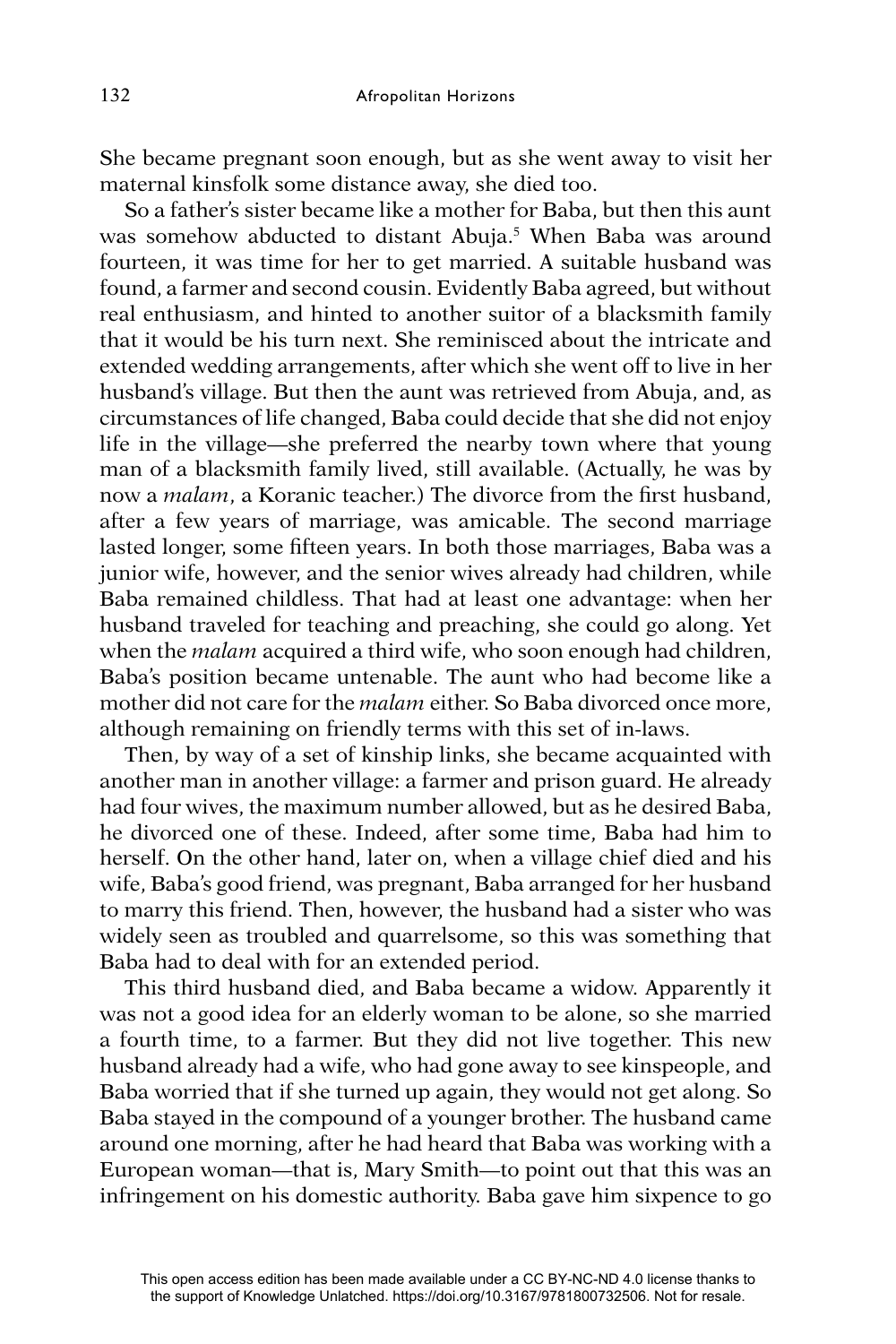the market and get some kola nuts and meat and things for stew, and so he walked away again very pleased.

There are parts of Baba's story offering intricate descriptions of domesticity, bond friendships, and related ritual rules and cases of infringement that a reader without any specific deep interest in Hausa culture may find rather hard going. Nevertheless, some topics may draw special curiosity. Slavery is one of them: it is described as involving sets of close, quasi-domestic, often largely benign relationships. When a male slave wants to marry someone else's female slave, his owner becomes engaged in the marriage negotiations and pays the bride price for the desired woman to her owner—even as she remains the latter's slave. On the other hand, when an owner frees a slave, he may proceed to adopt him as a son.

There are more such practices creating a multifaceted web of varyingly close linkages.

Then, of course, the Europeans came, in the early years of the twentieth century. Baba would have been around twenty-five at the time, and in her second marriage. Talking to Mary Smith, she was inclined to refer to the newcomers not as "conquerors" or "British" or "Europeans" or "whites," but often as "Christians," seemingly the most significant categorization. The arrival of a Pax Britannica was apparently not entirely unwelcome either, even if some places like Kano had to be taken by force. There had been a period of violent conflicts in the area just before, so it was okay to get some peace.

The Europeans, perhaps with an understanding of slavery based less on local knowledge and more on what had been its recent cruel forms in Plantation America, quickly banned what they found of it in their new Hausaland territories. But even as it may have been formally abolished, it would not seem that—as an informal, personal, and collective clientage type of relationships—slavery disappeared quite so quickly. (By the time I came to Kafanchan in the 1970s, the neighborhoods of the descendants of the people once enslaved by the emir of Jemaa could still be identified.)

Again and again, Baba would also come back to the topic of the Bori cult. This possession cult shared some traits with cult life among the Maguzawa, those "heathen" Hausa who had not adopted Islam. It offered a certain refuge for women who somehow, temporarily or more durably, did not fit into conventional married life. They supported themselves at least in part through prostitution. Some males who might have been of homosexual inclination would hang out with the cult as well. But it was under female leadership, and the *malams*, Koran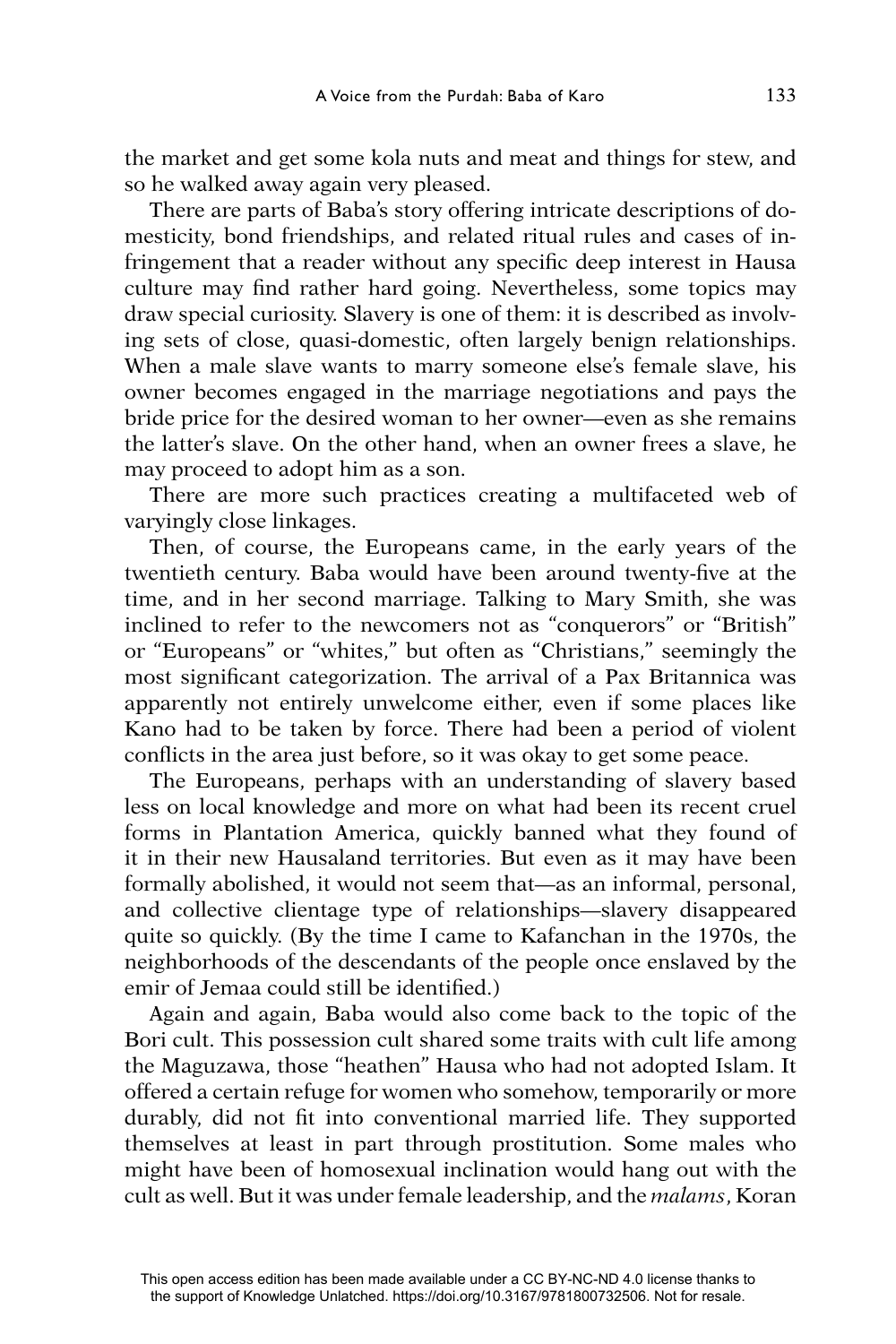experts, seemed anxious to be on good terms with that leadership. One might sense some coexistence of religious traditions here.

Bori dancing was also a popular public spectacle. Baba reminisced about a time when there had been a Bori cult compound in the vicinity, and about an occasion when one woman, possessed by the Boxer spirit, performed her song and dance; when the spectators gave her money, she had in turn given it to Baba. She remembered well, too, how one of her co-wives with the third husband, the prison guard, was a Bori follower. After this woman got into a quarrel with other cultists, their husband told her off, and so she picked up and left. A half century after Baba of Karo, a more elaborated gender studies perspective would find the Bori cult intriguing material.<sup>6</sup>

There is, in Baba's midcentury account and commentary, little sense of some sort of modernity as an alternative mode of living. The bright lights of the city do not seem to be on the horizon—even as those women in her village neighborhood are evidently aware of the international airport in Kano (which had recently been in quite intense use in World War II). Instead, in Baba's view, life has simply been as it has: no need to be defensive about it, or compare it to anything else.

The book has a brief postscript. Mallam Abdu, local Arabic teacher, has written to Mary Smith in London to inform her that Baba died on 3 June 1951, aged 74. He had given one pound two shillings so a shroud could be bought for her.

By then, further south in Hausaland, a boy named Ibrahim Tahir was just moving into his early teens.

## **Notes**

- 1. I have had the pleasure of extensive conversations with both the Smiths, in London, and the chief of Kagoro, Gwamna Awan, in his mansion.
- 2. I refer to this in chapter 1, note 1. There was another edition of *Baba of Karo* published by Yale University Press in 1981 (while M. G. Smith was a professor at Yale University); this edition is still available.
- 3. There are later anthropological studies of Hausa womanhood in a volume edited by Coles and Mack (1991).
- 4. There is a certain broad parallel to *Baba of Karo* in the book *Akiga's Story: The Tiv Tribe as Seen by One of Its Members* (East 1939). But the story of the latter is more complicated. Akiga Sai (1898–1959) was a mission school product, consequently literate, and wrote his text himself, a rather diverse account of history, ethnography, autobiography, and more, intended primarily for younger Tiv readers. But the better-known published version was edited by Rupert East, who as a member of the Northern Nigerian